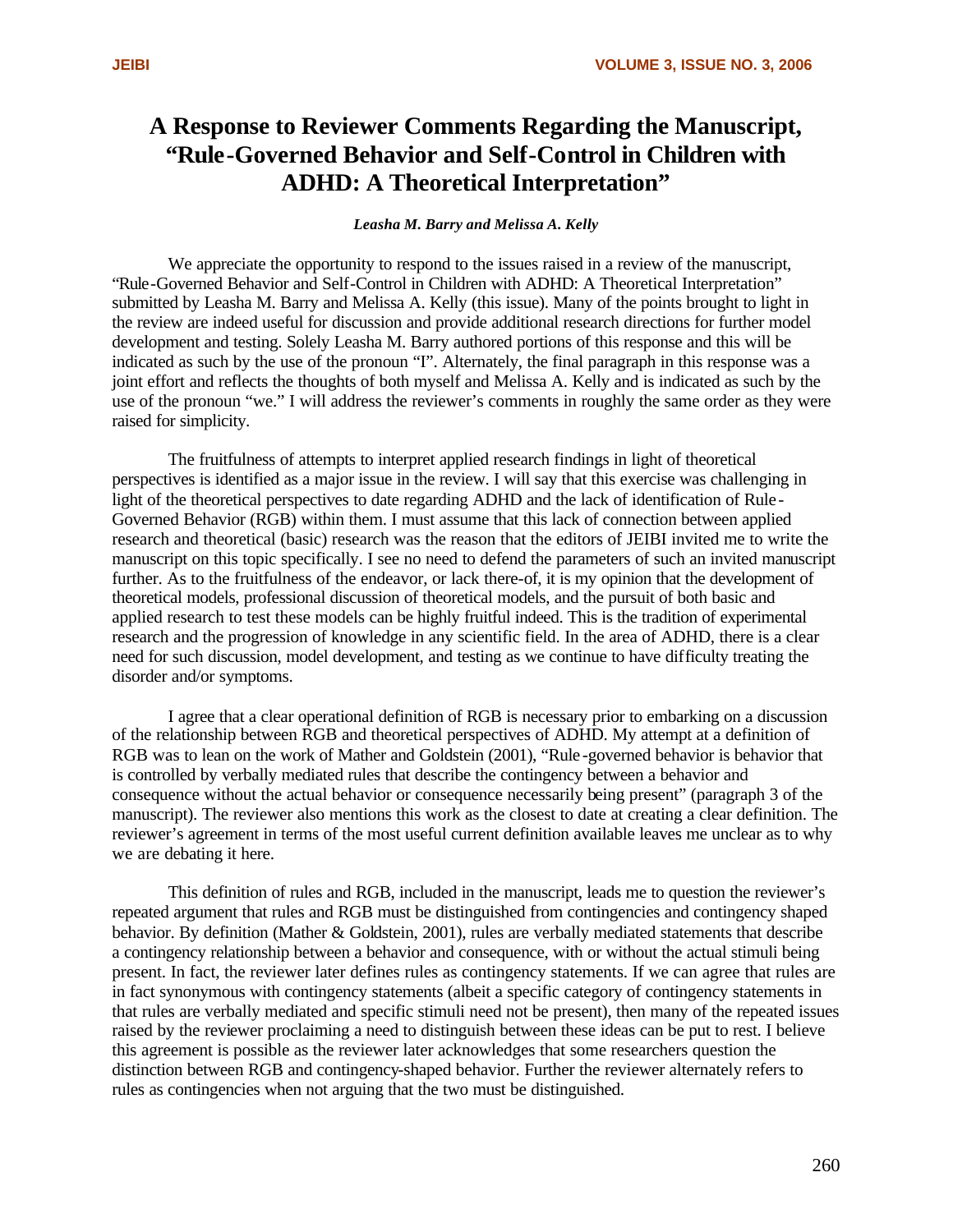I agree that RGB cannot be implicated in diagnosis of ADHD just because children with ADHD have language, are unresponsive to long term rewards, and fail to conform to expectations. Clearly, making the case for diagnosis based on these three criteria would be irresponsible. Asserting that RGB be included as diagnostic criteria for ADHD was not the intention of the authors of the manuscript. A lack of RGB is documented in the literature as a common symptom of ADHD, however.

The reviewer states in more than one instance that children with ADHD "have language." Because children with ADHD do in fact "have language" more so than children diagnosed with other neurobehavioral disorders, their language development has gone largely uninvestigated in the field. Current models propose that altered language development might be an important developmental aspect to ADHD symptom progression over the life span and within family systems (Camarata & Gibson, 1999; Sagvolden, Johansen, Aase, & Russell, 2005). Altered language development is an area for further investigation in regard to verbally mediate contingencies or rules and ADHD.

As pointed out by the reviewer, it is very interesting to consider ADHD and RGB from a behavioral analytic perspective (or bottom-up approach in general). The reviewer contributes additional resources for reviewing this line of thought specifically, and I applaud the efforts in illuminating additional behavior analytic work in the area of ADHD. As I pointed out in the manuscript, some of the most useful aspects (in my opinion) of the reviewed theories were those discussions of antecedent– behavior–consequence interaction taking into account environmental and social variables in context, hence my heavy leaning on the work of Sagvolden et al (2005). I do take issue with the assumption of the reviewer that specific researchers were excluded from the manuscript because of their "bottom-up" perspectives. This assumption is totally unfounded. The theoretical perspectives reviewed included topdown, bottom-up, and combinations of both perspectives. Once again, I am unclear how the reviewer could possibly ascertain the idea that bottom-up thinking was specifically excluded from the manuscript. Most of the last third of the manuscript deals entirely with bottom-up ideas specifically.

Further, I do not agree with the reviewer that to make a case for the investigation of Verbal Behavior (VB), one needs to discount other approaches. In fact, the "other" approaches the reviewer mentions: contingency shaping, modeling, stimulus/control, and discrimination training are methods that are addressed in the manuscript as potential means of intervening, while contingencies are addressed specifically in the definition of RGB offered in the manuscript. I do not see these interventions/concepts at odds with RGB or VB.

The reviewer goes on to explore an interesting and, in my opinion, affirming review of rules as contingency statements or possibly setting events that potentially alter later behavior. Again, I applaud this direction of thought in the behavior analytic field and find it most interesting. The reviewer makes many worthwhile points concerning more specific aspects of the environmental variables affecting behavior including setting events and function-altering stimuli, simple verbal behavior and rules, and true self-monitoring/management scenarios in comparison to scenarios with potential demand characteristics. Each of these areas offers future testable research questions that can help contribute to the body of knowledge currently available in the field.

Finally, I take issue with the statements made regarding explanatory fiction. I view these statements as related to the primary issue raised by the reviewer in that the reviewer sees little value in the pursuit of theoretical interpretation or relation of such theory to models and applied practice. I find it difficult to believe that anyone reading the manuscript thoroughly would walk away with the idea that discussions of possible connections between observed behaviors and theoretical perspectives included in the manuscript are to be taken as ultimate truths. Throughout the manuscript these ideas are presented for the purpose of discussion and then proposed as future research questions to be tested.